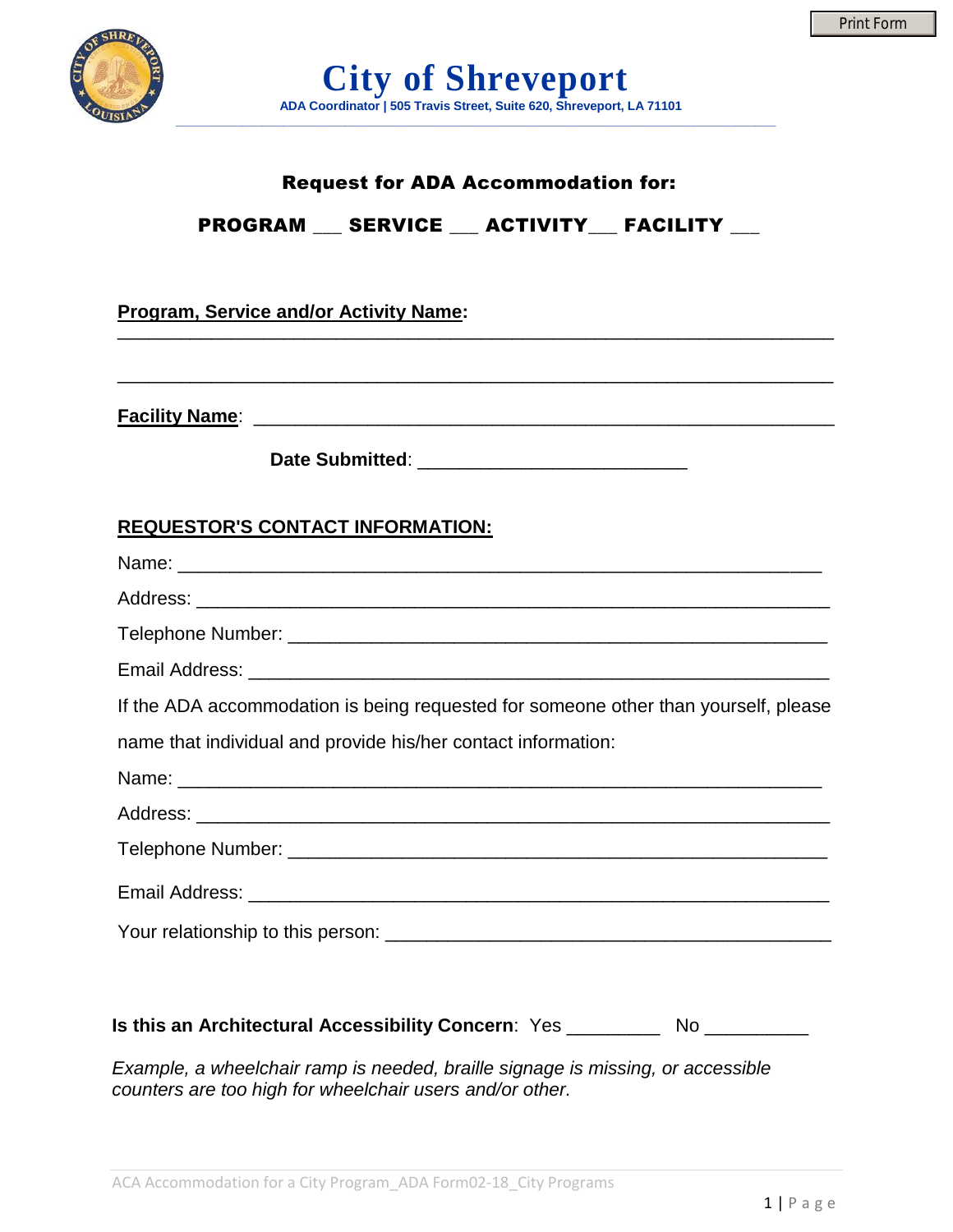

|                                                                      |  | <b>City of Shreveport</b> |  |  |
|----------------------------------------------------------------------|--|---------------------------|--|--|
| ADA Coordinator   505 Travis Street, Suite 620, Shreveport, LA 71101 |  |                           |  |  |

#### **Please answer the following questions regarding your accommodation needs:**

What protected disability is preventing participation in the Program, Service, Activity and/or Facility above?

\_\_\_\_\_\_\_\_\_\_\_\_\_\_\_\_\_\_\_\_\_\_\_\_\_\_\_\_\_\_\_\_\_\_\_\_\_\_\_\_\_\_\_\_\_\_\_\_\_\_\_\_\_\_\_\_\_\_\_\_\_\_\_\_\_\_\_\_\_\_ \_\_\_\_\_\_\_\_\_\_\_\_\_\_\_\_\_\_\_\_\_\_\_\_\_\_\_\_\_\_\_\_\_\_\_\_\_\_\_\_\_\_\_\_\_\_\_\_\_\_\_\_\_\_\_\_\_\_\_\_\_\_\_\_\_\_\_\_\_\_

 $\_$  ,  $\_$  ,  $\_$  ,  $\_$  ,  $\_$  ,  $\_$  ,  $\_$  ,  $\_$  ,  $\_$  ,  $\_$  ,  $\_$  ,  $\_$  ,  $\_$  ,  $\_$  ,  $\_$  ,  $\_$  ,  $\_$  ,  $\_$  ,  $\_$  ,  $\_$ 

How does this disability limit or restrict participation? Are there specific physical challenges?

What accommodation(s) are you requesting for the Program, Service, Activity and/or Facility named above?

\_\_\_\_\_\_\_\_\_\_\_\_\_\_\_\_\_\_\_\_\_\_\_\_\_\_\_\_\_\_\_\_\_\_\_\_\_\_\_\_\_\_\_\_\_\_\_\_\_\_\_\_\_\_\_\_\_\_\_\_\_\_\_\_\_\_\_\_\_\_ \_\_\_\_\_\_\_\_\_\_\_\_\_\_\_\_\_\_\_\_\_\_\_\_\_\_\_\_\_\_\_\_\_\_\_\_\_\_\_\_\_\_\_\_\_\_\_\_\_\_\_\_\_\_\_\_\_\_\_\_\_\_\_\_\_\_\_\_\_\_ \_\_\_\_\_\_\_\_\_\_\_\_\_\_\_\_\_\_\_\_\_\_\_\_\_\_\_\_\_\_\_\_\_\_\_\_\_\_\_\_\_\_\_\_\_\_\_\_\_\_\_\_\_\_\_\_\_\_\_\_\_\_\_\_\_\_\_\_\_\_

\_\_\_\_\_\_\_\_\_\_\_\_\_\_\_\_\_\_\_\_\_\_\_\_\_\_\_\_\_\_\_\_\_\_\_\_\_\_\_\_\_\_\_\_\_\_\_\_\_\_\_\_\_\_\_\_\_\_\_\_\_\_\_\_\_\_ \_\_\_\_\_\_\_\_\_\_\_\_\_\_\_\_\_\_\_\_\_\_\_\_\_\_\_\_\_\_\_\_\_\_\_\_\_\_\_\_\_\_\_\_\_\_\_\_\_\_\_\_\_\_\_\_\_\_\_\_\_\_\_\_\_\_

Is one to one staff interaction required? Yes \_\_\_\_\_\_\_\_\_\_\_\_\_\_\_\_\_\_\_\_\_\_\_\_\_\_\_\_\_\_\_\_\_\_

Is the participant self-sufficient for daily needs/personal care, including independence for toiletry need?

Is there a limitation on participation in specific Program, Service, Activity and/or Facility?

\_\_\_\_\_\_\_\_\_\_\_\_\_\_\_\_\_\_\_\_\_\_\_\_\_\_\_\_\_\_\_\_\_\_\_\_\_\_\_\_\_\_\_\_\_\_\_\_\_\_\_\_\_\_\_\_\_\_\_\_\_\_\_\_\_\_\_ \_\_\_\_\_\_\_\_\_\_\_\_\_\_\_\_\_\_\_\_\_\_\_\_\_\_\_\_\_\_\_\_\_\_\_\_\_\_\_\_\_\_\_\_\_\_\_\_\_\_\_\_\_\_\_\_\_\_\_\_\_\_\_\_\_\_\_ \_\_\_\_\_\_\_\_\_\_\_\_\_\_\_\_\_\_\_\_\_\_\_\_\_\_\_\_\_\_\_\_\_\_\_\_\_\_\_\_\_\_\_\_\_\_\_\_\_\_\_\_\_\_\_\_\_\_\_\_\_\_\_\_\_\_\_

\_\_\_\_\_\_\_\_\_\_\_\_\_\_\_\_\_\_\_\_\_\_\_\_\_\_\_\_\_\_\_\_\_\_\_\_\_\_\_\_\_\_\_\_\_\_\_\_\_\_\_\_\_\_\_\_\_\_\_\_\_\_\_\_\_\_\_ \_\_\_\_\_\_\_\_\_\_\_\_\_\_\_\_\_\_\_\_\_\_\_\_\_\_\_\_\_\_\_\_\_\_\_\_\_\_\_\_\_\_\_\_\_\_\_\_\_\_\_\_\_\_\_\_\_\_\_\_\_\_\_\_\_\_\_ \_\_\_\_\_\_\_\_\_\_\_\_\_\_\_\_\_\_\_\_\_\_\_\_\_\_\_\_\_\_\_\_\_\_\_\_\_\_\_\_\_\_\_\_\_\_\_\_\_\_\_\_\_\_\_\_\_\_\_\_\_\_\_\_\_\_\_

\_\_\_\_\_\_\_\_\_\_\_\_\_\_\_\_\_\_\_\_\_\_\_\_\_\_\_\_\_\_\_\_\_\_\_\_\_\_\_\_\_\_\_\_\_\_\_\_\_\_\_\_\_\_\_\_\_\_\_\_\_\_\_\_\_\_\_

\_\_\_\_\_\_\_\_\_\_\_\_\_\_\_\_\_\_\_\_\_\_\_\_\_\_\_\_\_\_\_\_\_\_\_\_\_\_\_\_\_\_\_\_\_\_\_\_\_\_\_\_\_\_\_\_\_\_\_\_\_\_\_\_\_\_\_

What type of behavior issues does the participant have?